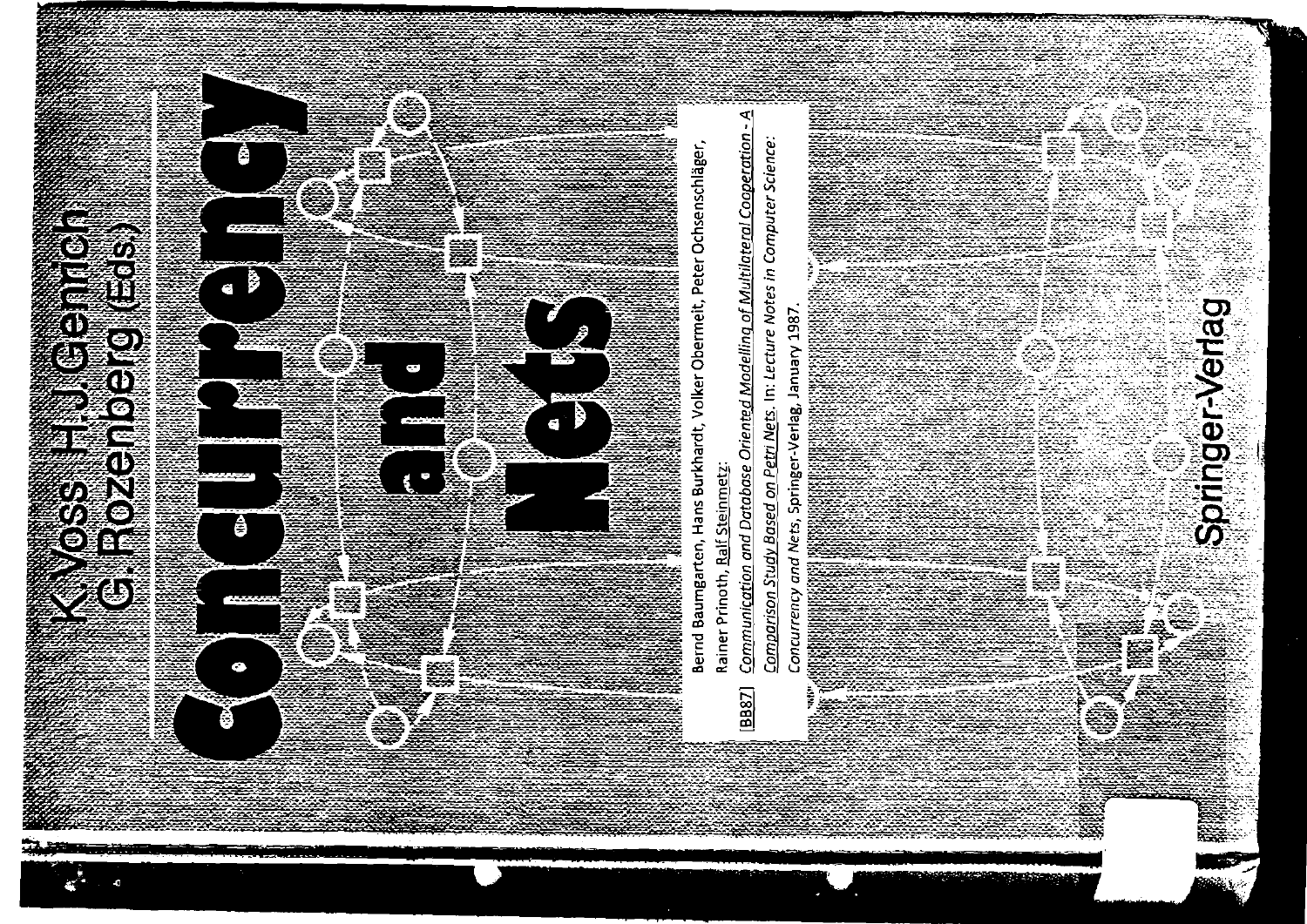### **COMMUNICATION AND DATABASE ORIENTED MODELLING**

## **OF MULTILATERAL COOPERATION** - **A COMPARISON BASED ON PETRI NETC**

**Volker Obermeit, Ralf Steinmetz Technische Hochschule Darmstadt** 

**Bernd Baumgarten, Heinz-Jilrgen Burkhardt,**  Peter Ochsenschläger, Rainer Prinoth **GMD Darmstadt** 

### Abstract

**The design of distributed sytems requires integrating vievpoints various disciplines into a common modelling approach. Distributed applications are characterized by the need to correlate different Drocessing states and data. a task which comprises communication and database aspects.** 

**The present paper deals with the question OE hov the modelling of aistributed applications is influenced by the vievpoint taken by the**  modeller. To answer this question we model an example from the area **OE human cooperation first' from the standpoint of a communication systems specialict and then from the standpoint of a database Systems expert. In both cases. we begin by identifying substructures and their interrelations as suggested by the respective concepts. Expressing both models as hiqher level Petri nets ue are then able to investigate the relation between the communication and database aspects.** 

**Topologically, the two nets differ mainly in their degree of explicitly modelling local states and message passing. The tasks of coordination and synchronization between the participants. hwever, are so strictly determined by the problem that their net representations are very similar. The major differente lies in the fieldcpecific interpretations of the nets, which induce dissimilar partitions into subnets, namely into participants and message types on one hand and into transactions on the other hand.** 

### I. **Introduction**

**Distributed applications generally include aspects of both communication and databases. In this paper, we investigate the relation between these aspects by comparing modelling concepts Erom the two Eields. The latter are presented by means of an example from the area OE human cooperation, namely the contract phase of a car purchase financed by a bank loan.** 

**We start by structuring the application problem into application substructures and their interrelation. As is to be expected, this is done partly by reaconing at the general problem level and partly with particular regard to the modelling concepts of the communication and**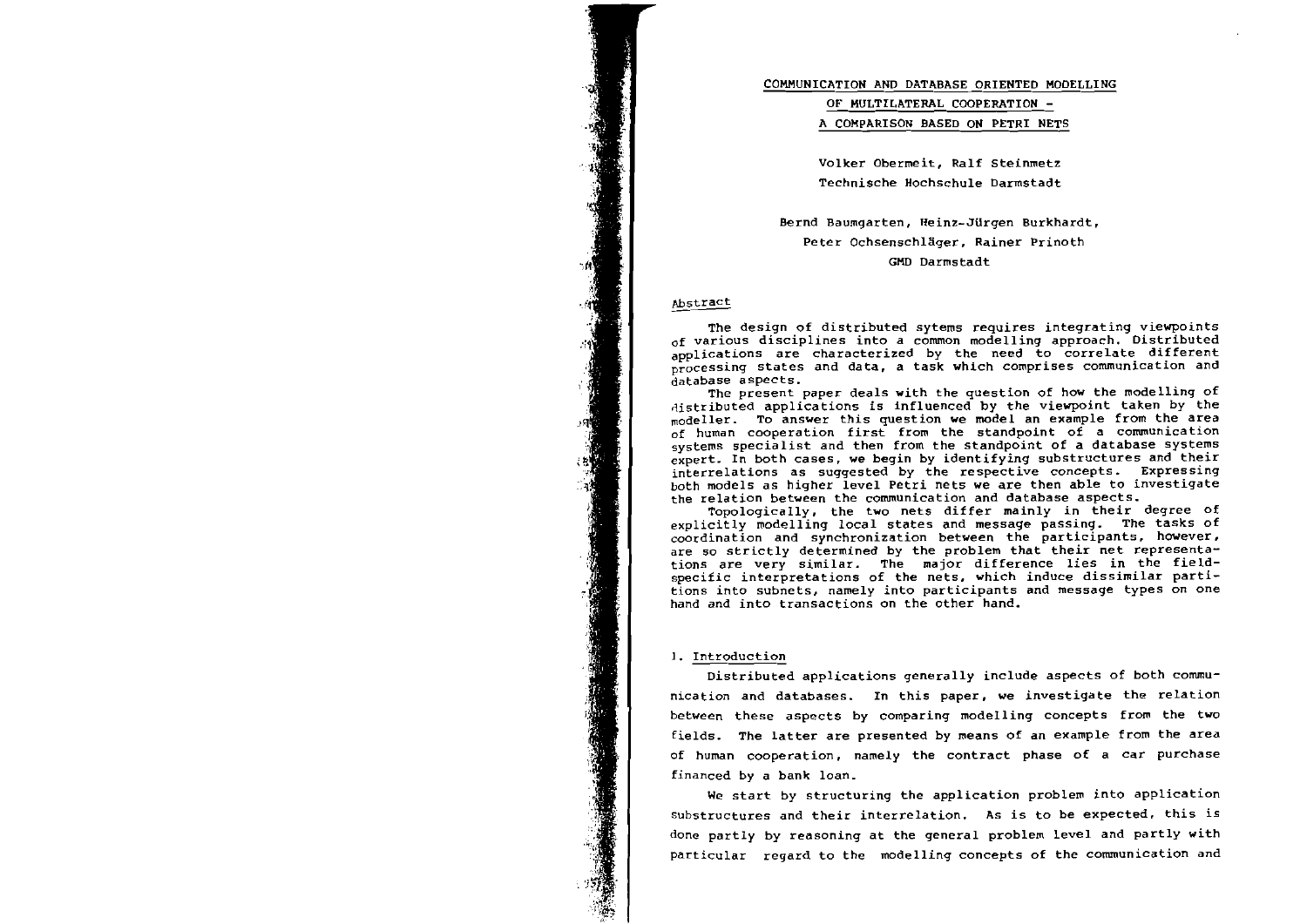364

database fields. Then, by mapping these substructures and their relations **on**  the concepts dedicated to the two areas. we obtain **a** database-1 and a communication-oriented model. **As** Petri nets are particularly suited for the modelling of complex concurrent systems /Petri73.77/. these models are both finally formalized as product nets in order to allow **a** systematic comparison of the concepts.

In section 2 a natural language description of the contract. phase is given. In section 3 a communication oriented model is derived from this description and presented as **a** product n Similarly, section 4 derives a database oriented model, which is then also described **as a** product net. Both nets serve in section 5 for comparison of the structures and concepts applied under the aspects of communicating systems on one hand and databases on the other hand. Finally some hints **are** given how to bridge the gap between the tw areas.

A more detailed version of this paper has appeared as /OSBBOP86/h **Our** thanks are due to Mrs. Gallinat for preparing the illust tions.

For their encouragement and cupport we **are** indebted to Prof. Dr. Sc head of the data base systems section in the Department of Computers Science of the Technische Hochschule Darmstadt, to Dr. Raubold, head Of the Institute for Systems Technology in the GMD, **as** well **as** to al the other participants of our joint seminar on synchronization.

# 2. Negotiating the Contract of **a** Car Purchase Financed by **a** Loan - Natural Language Description

**A** customer vho wishes to acquire **a** car contacts a licensed dea <sup>Of</sup> a certain manufacturer. He informs the dealer about his personal data. financial situation. and the model he is interested in.

The dealer is contractually connected not only to the manufact turer but also to a bank. He functions as a loan broker and applies! On behalf of the customer for a loan with his partner bank. Th latter checks the customer's credit rating. When the check proves  $\overline{positive}$ , the bank notifies the dealer of its approval, making. Specific loan offer. Otherwise the loan is refused. The manufacture finds out whether the required model is available. If this is the case, he assures the dealer of delivery; otherwise he informs the dealer that delivery is not possible. . Sh

When both loan and supply are assured, the dealer makes the Customer **an** offer; otherwise he gives the customer a negative reply If bank and manufacturer give one positive and one negative reply then the dealer responds to the positive reply with a cancellation.

In the case he gets an offer the customer can either decline or **he** can accept by placing an order. The customer'c order **is** transformed by the dealer into an order to the bank and another to the manufac**turer** As Soon **as** both orderc **are** confirmed the dealer confirms the order to the customer.

In comparison with a real car purchase, the following simplifications **are** assumed:

The customer gives the dealer the full information, **as** to what kind of car he is willing to buy under which conditions, in one single step. There are no further steps of negociation between customer and deale= before the dealer's offer or his negative reply. Similar **as**  sumptions hold for the dialogues between the dealer on one side and bis partner bank **and** the manufacturer, respectively, on the other side.

The bank disposes of unlimited financial resources and decides randomly whether it grants a loan or not. If it does, then the loan offer depends only on the customer's financial cituation.

The manufacturer assures delivery whenever the wanted model is on stock. He has limited resources. which are, however, increased randomly.

### 3. communication Oriented Model

The interplay described informally in section 2 is an example of **a** cooperation of autonomous partners for the purpose of reaching **a**  common goal. Autonomy means in this context that the partners dispose OE their own resources, that they **are** capable of concurrent actions and possess **a** certain freedom of decision. The cooperation between them is based on **a** common initial understanding, which is then perpetuated consistently by the actions of the single partners. Due to their spatial distribution and the independence of their memories, the only form of interaction between them is the exchange of messages. Thus we denote by **a** cooperation the establishment and perpetuation of a common understanding (context) of communication partners by the exchange of data.

The simplest form of cooperation is the bilateral one, where we have **a** communication ascociation between two partners. **A** multilateral cooperation **can** be described **as** a correlation of bilateral cooperations, where the vehicle is a multitude of two-party communication associations.

In our example, the participating communication partners play the roles of clients and contractors. Each client/contractor-relation Constitutes **a** two-party cooperation. Each client enters direct

365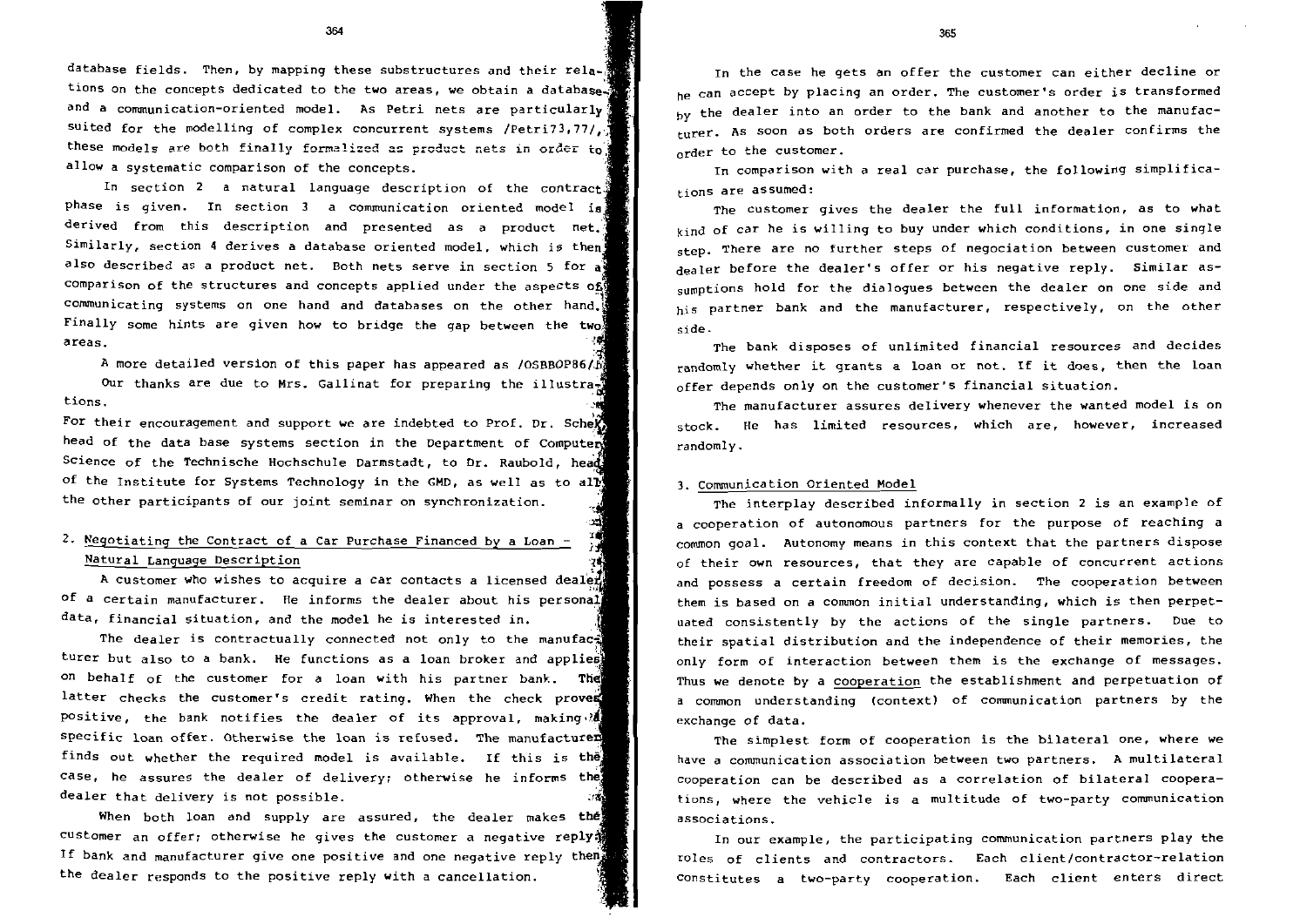366

relations to one or more contractors. Each contractor on his part can be a (sub-)client, namely if he cannot satisfy the order alone. Consequently, the client/contractor-relations and thus the multilateral **conperetin.** zre structured as **z trce.** 

The nodes of the tree represent clients and/or contractors. The root of the tree represents the main client, while its leaves comprise those (sub-Jcontractors. Wh0 do not also play the role of **a** client:



### Fig. 1: Client-contractor-tree

In fig. 1, the dealer can be regarded as representing towards the<sup>9</sup> customer the complete service to be rendered (dashed rectangle).

The common initial context and the consistent perpetuation of the common understanding can be considered and modelled **as** the correlatj of local processing states to global cooperation states. We call this correlation synchronization.

The tool for maintaining the common context is the dialogue structure shown in fig. 2. In / OSBB 0P86/, we show how this structure can be derived from an interplay of 'handshakes'.

Wanting to describe multitudes of car purchases, we base our model of this application on the notion of roles played by individual participants. In particular we introduce and interrelate the roles

customer C, dealer D.

bank B, manufacturer M.

In these roles the characteristical behaviour of the participants of this distributed application is laid down. In the context of  $a_j^T$ particuler car purchase these roles will be played by particular Persons and institutions, e.9.

the customer Will Knotpaigh, the dealer Kay Owe  $\overline{6}$  Co.<sub>7</sub><sup>1</sup>, the bank Lown & Sharques, the manufacturer Ruse T Tincan

the manufacturer Russ T. Tincan.



Fig. 2: Dialogue structure

The formal tool **ve** use in our model **are** product nets, a form of higher level Petri nets with individualized tokens (whose identity is referred to in arc labels and transition inscriptionsl **as** well as inhibitor arcs and erase arcs. Product nets were introduced and formalired in 1984 IEcPr84, EcPr85/ for the purpose of modelling communication systems in the PROSIT project /BEP85/.

In the course of our work with formal models for communication systems, under particular consideration of standardization activities regarding Open Systems Interconnection, certain patterns of communicative behaviour crystallized. In constructinq our models. we treated these patterns both **as** building blocks and **as** strategies for connecting them, in the style of *a* design method.

On the Petri net level these building blocks **are** essentially subnets bounded (relative to the remainder) by transitions. Generally, building blocks obey the following demands: Omitting labels reduces them (often) to place-transition-nets modelling single activities in single roles. In this form they can only work for one activity at a time. Their state of progression in a single activitiy is recorded in interior places. Each of their transitions 'serves' (is neighbour of) at most one 'interface' lplace outside the building block). Interface places are often dravn **as** triangles in order to emphasize the direction of information flow.

In our example, the entire net consists of four subnets (building blocks] describing the roles C, D, B, **M,** connected by 'communication' ('interface') places. CUSTOMER, BANK and MANUFACTURER essentially Consist of **a** CLIENT or cONTRACTOR kerne1 topology lfigs. 3, **41** which is responsible for producing the dialogue structure shown above.

367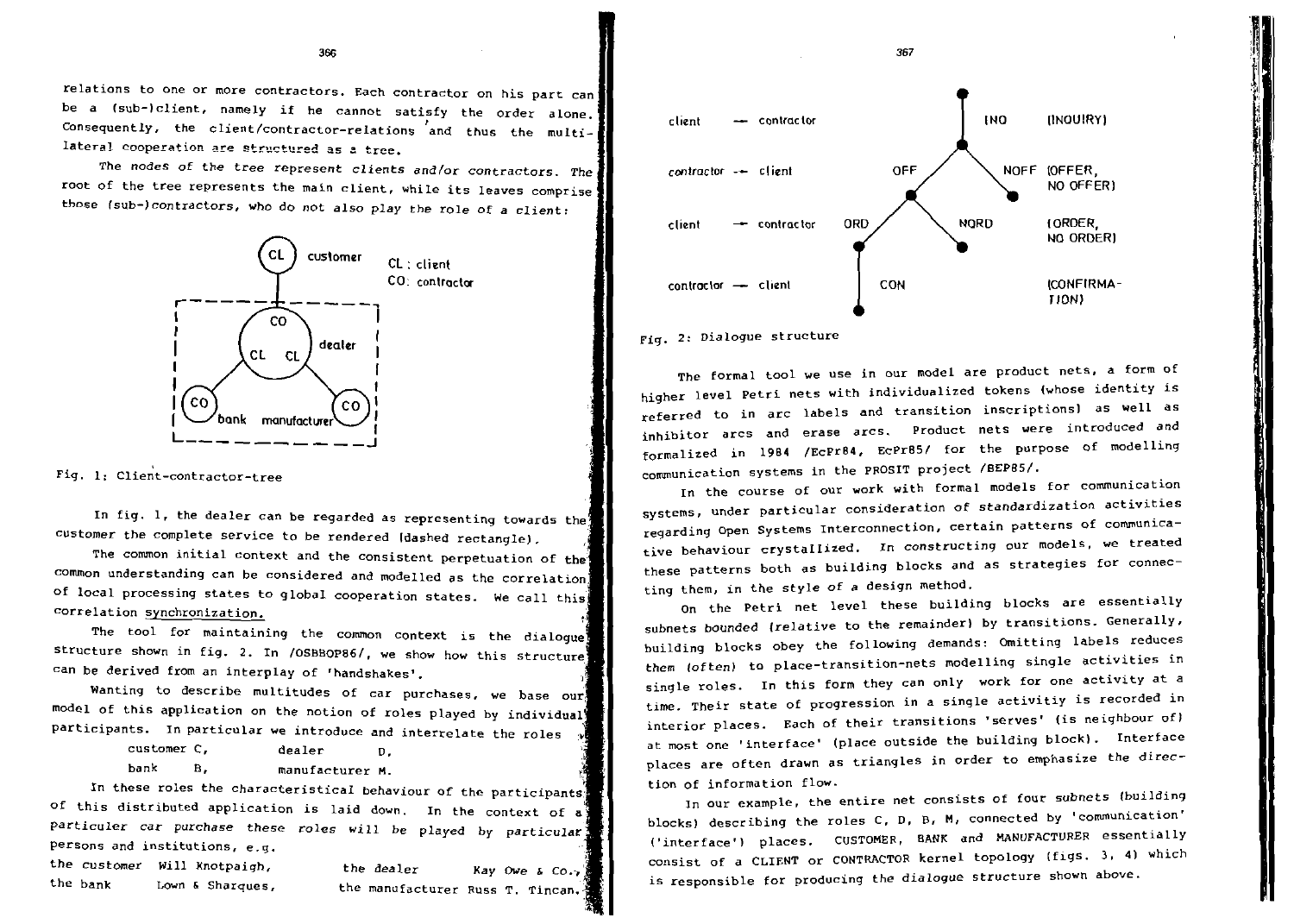



The DEALER buildinq block models the dealer's task of coordinating the dialogues to the customer, bank and manufacturer. In a more detailed model the dealer contains additionally two CLIENT and one CONTRACTOR building blocks, such that concurrent activites within the dealer (-organization) may be represented, too /BBOP86/.

with further topological details:

- In the full model (fig. 5), the kernel topologies are enhanced in further topological details:<br>
.,;in the full model (fig. 5), the kernel topologies are enhanced aspectively aspected to the message of the messages ex-- counters x.REF which permit to distinguish locally between concur- **t** % changed between the participants (like 'our/your reference').<br>- B.LOANOFF models how the bank determines a possible loan offer from
- the customer's informations. References to loans actually granted  $\begin{bmatrix} 0 & 0 & 0 \\ 0 & 0 & 0 \\ 0 & 0 & 0 \end{bmatrix}$ are created by means of B.LOANREF.<br>- The available manufacturer's stock in M.STOCK is increased by the :
- production of additional cars (M.PRODI whose potential model description is taken from M.MODELS. They are identified uniquely relative to their manufacturer by **use** of M.CnRREF. M.NOFF vill only occur if no suitable **car** is on stock (inhibitor arc from M.STOCKl. Making an offer (M.OFF) will reserve the **car. a** cancellation (M.NORD) will make it available again.

On the dealer's part, D.BANK, D.MANUF and D.PRICE model the associations

> $de$ aler  $\rightarrow$  partner bank,  $dener$  + manufacturer, dealer, model  $+$  mrice.

When the answers from bank **and** manufacturer do not lead to an offer to the customer, the B- and M-tags in the D.NOFF-transitions indicate by whose negative reply this was caused.

Due to space limitations we confine the list of arc labels to the neiqhbourhoad of the transitions W.INQ, H.OFF, W.NOFF. The interested reader will probably arrive at **a** labellinq very similar to ours if he or she just fills in the informations to be passed around according to the problem description; otherwise he or she is referred to the full listing in /OSBBoP86/.

partial list of arc labels:

- 51:  $(D \text{ INQ}_M, d \text{ name}, d_ref, m \text{ name}, car/sec)$
- 52: 'M\_NOFF\_D, m\_name, m\_ref. d\_ref. d\_name'
- 53; 'M-OFF-D, m-name, m-ref, d\_ref, d\_name<sup>)</sup>
- $61:$  'm name, m-ref'
- $62:$  'm name, m ref+1<sup>3</sup>
- 63:  $\{m$  name, m-ref, d-ref, d-name, car-spec)
- 64: 'm-name, car-spec, car-rcf, FREE'

4. Database Oriented Model

The Same scenario as in chapter 2 can also be modelled under the aspect of usinq **a** database management system. This leads to **a** rsdically different view of our model, as it is heavily influenced by the available tools:

- Static aspects will be modelled by the data base, consisting of raw data and its loqical structure as defined in the conceptual schema. This schema describes the structure of the observed miniworld, and the data contents comprise the actual state.
- Dynamic aspects **are** modelled by transactions, embedded in application programs and executed by the database management system. These transactions implement the consistent state changes of the data base.

We will constitute our model by fitting our miniworld. consisting of customers, dealers, manufacturers and banks, into the framework of **a** conceptual schema and by defininq transactions which simulate the actions in our scenario. Distribution and autonomy of the actors is of

369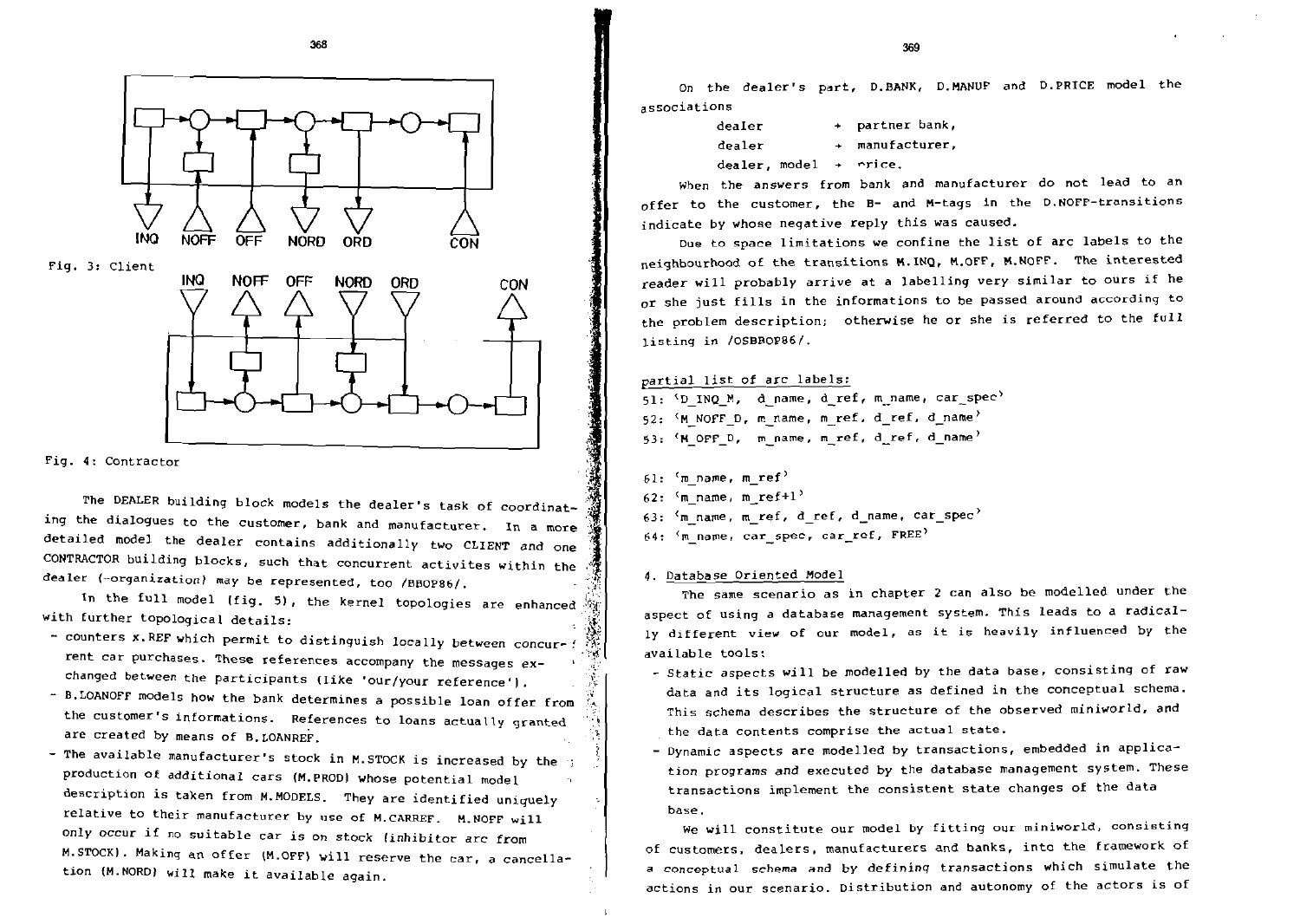

 $\vec{v}$ 

Here The Our first step consists of an informal problem description and a Afterwards we model the relevant objects and their relationships as a  $e.9.$ remaining data are partially grouped, corresponding to the actors to collection of the essential facts to isolate the miniworld concerned. all data reside in tables (relations), which consist of identically consisting of atomic data fields (attribequality of corresponding attribute values. Our nomenclature ..., attribute-name-n)'. when defining a conceptual schema one should take into account that certain aspects of the miniworld can possibly be modelled outside the case we decided to use this open approach: The customer is actually modelled as the user of the database management system, and his interacpartiour conceptual schema based on the relational model of Codd /CODD70/. tions with the dealer comprise the I/O-interface of the system. data, This grouping could be used as a base for a tioning in the case of a distributed database management system. external agents interacting with it). In in the contained 'relation-name ( attribute-name-1, Relationships are implicitly structured records (tuples) data base (i.e. as which they belong. will be through utes).

each one described by its name (in capital letters) and its list of in lower case). Attribute domains (e.g integer) are omitted for the sake of simplici-The following conceptual schema shows all the necessary relations, ty. The groups are separated by short explanations (enclosed in \*\*). attributes (enclosed in parentheses, attribute names

# CONCEPTUAL SCHEMA:

STOCK (manufacturer, model, status, car-id)

Each tuple represents a car available from a certain manufacturer. \*\*  $\ddot{\ddot{\cdot}}$ 

LOANOFF (bank, price, finances, loan offer)

OFFERED LOANS (bank, customer, price, loan offer, loan-id)

\*\* LOANOFF models an oracle which decides whether a loan is offered Offers actually made are stored in OFFERED LOANS. \*\* or not.

LICENSED DEALER (dealer, manufacturer) PARTNER BANK (dealer, bank)

PRICE CATALOG (model, price)



 $\bar{5}$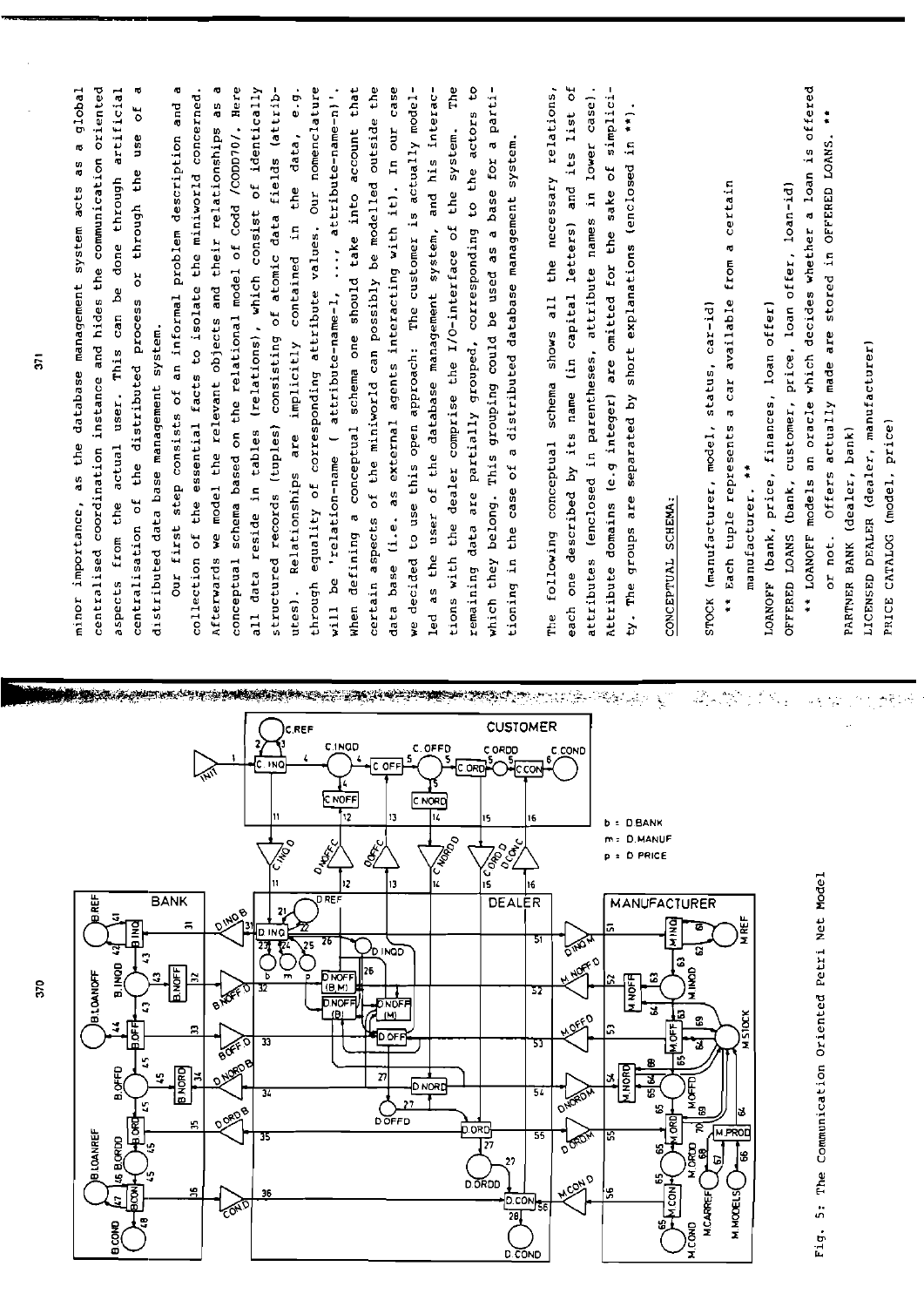- OFFER FILE loffer-id, daaler, customer, car-id. model, price, manufacturer, bank, loan offer, loan-idl
	- \*. All offers to customers **are** held in the OFFER FILE for further  $HSE.$ <sup>A  $*$ </sup>

LOAN CONTRACT (dealer, customer, car-id, price, loan offer, bank) PURCHASE CONTRACT (dealer, customer, car-id, model, manufacturer)

The last step is to define transaction programs to simulate the actual proceeding in our scenario. **As** the semantics of transactions guarantee atomicity, consistency. integrity-preservation and durability /HäRe83/, we **See** that our program must be divided into several (sub-) transactions, since in reality there exist Observable intermediate states of the process (i.e. offer made to customer, but not yet answered). Our particular example is written in SQL /IBM83/ embedded in Pseudo-PASCAL. Due to space considerations only the main program's body is shown in table 1. The reader is recommended to consult /OSBBOP86/ for refinements of the sub-transactions and a full listing.

4.1 Representation of the Database Oriented Model **as a** Petri Net

For the purpose of comparing the two vievpoints of this 'car purchase' example (given in sect. 3 and 4) the database 'implementation' will be transformed into **a** Petri net of the type used for the communication style representation IEcPr84. EcPr85/. We distinguish two layers:

1. the user-interface including the user himself (customer). 2. the database-layer.

### 4.1.1 The User Interface including the Customer

The relevant attitudes and reactions of persons intending to buy **a** car have to be incorporated into the Petri net. This layer Ifig. 6) is established for the very purpose of distinguishing all surrounding activities from the kernel, the database system.

### 4.1.2 The Database Layer

From the entire model (fig. **71, we** selected the transaction 'manufacturer inquiry'. on which we demonstrate the transformation method **as** well as the results achieved.

The following rules characterize the transformation:

- A transaction lsubtransactionl is transformed into **a** set of transitions, together with the corresponding places and arcs.

E.g. the transaction 'manufacturer inquiry' is composed of: the transitions 'positive manufacturer' and 'negative manufacturer'

the places 'manufacturer-input', 'manufacturer-output' and 'stock', the arcs no. 8, 30, 53, 54, 55 and 56.

- Every relation is represented by **a** place.

**E. the** relation STOCK corresponds to the place 'stock'.

- The attributes of the relations constitute the components (in the petri net context) of the tokens of the place.

E.g. the components 'manufacturer, model, status. car-id' of the relation STOCK make up the components of the tokens at the place 'stock'.

- The manipulation of data will show up **as** the dynamics of the Petri net (the respective markings of the places and the occurrences of the transitions) .

```
program LOAN-PURCHASE ;
 begin 
    read customer inquiry ; 
    begin transaction OFFER ;
        select bank, manufacturer, price 
        from partner bank, licensed dealer, price catalog<br>where "specifications of customer inquiry apply";
                  "specifications of customer inquiry apply" :
        call transaction HRNUFACTURE~INQUIRY ; 
call transaction BANK-INQUIRY ; 
        call transaction BANK_INCOIRT;<br>case concat(manufacturer_answer,bank_answer) of<br>'++': begin
          ***': begin<br>insert offer into offer file;
                     return ('positive') 
                   end 
          +-': begin
                     call transaction CANCEL BANK OFFER ;
                     return ('negative') 
                   end 
           -+ : begin 
                     call transaction CANCEL-MANUFACTURER-OFFER : 
                     return ('negative') 
                   end 
           '--' : return ('negative')
        end: 
    end transaction OFFER ;
    if offer positive 
    then begin 
             display offer ; 
             read customer decision ; 
             if decision = 'buy' 
             then begin 
                     call transaction PURCHASE ; 
                     print purchase contract ; 
                     print loan contract ; 
                   end 
             else call transaction CANCEL OFFER ;
          end; 
end.
```
Table 1: LOAN-PURCHASE (top level)

長 بلتجا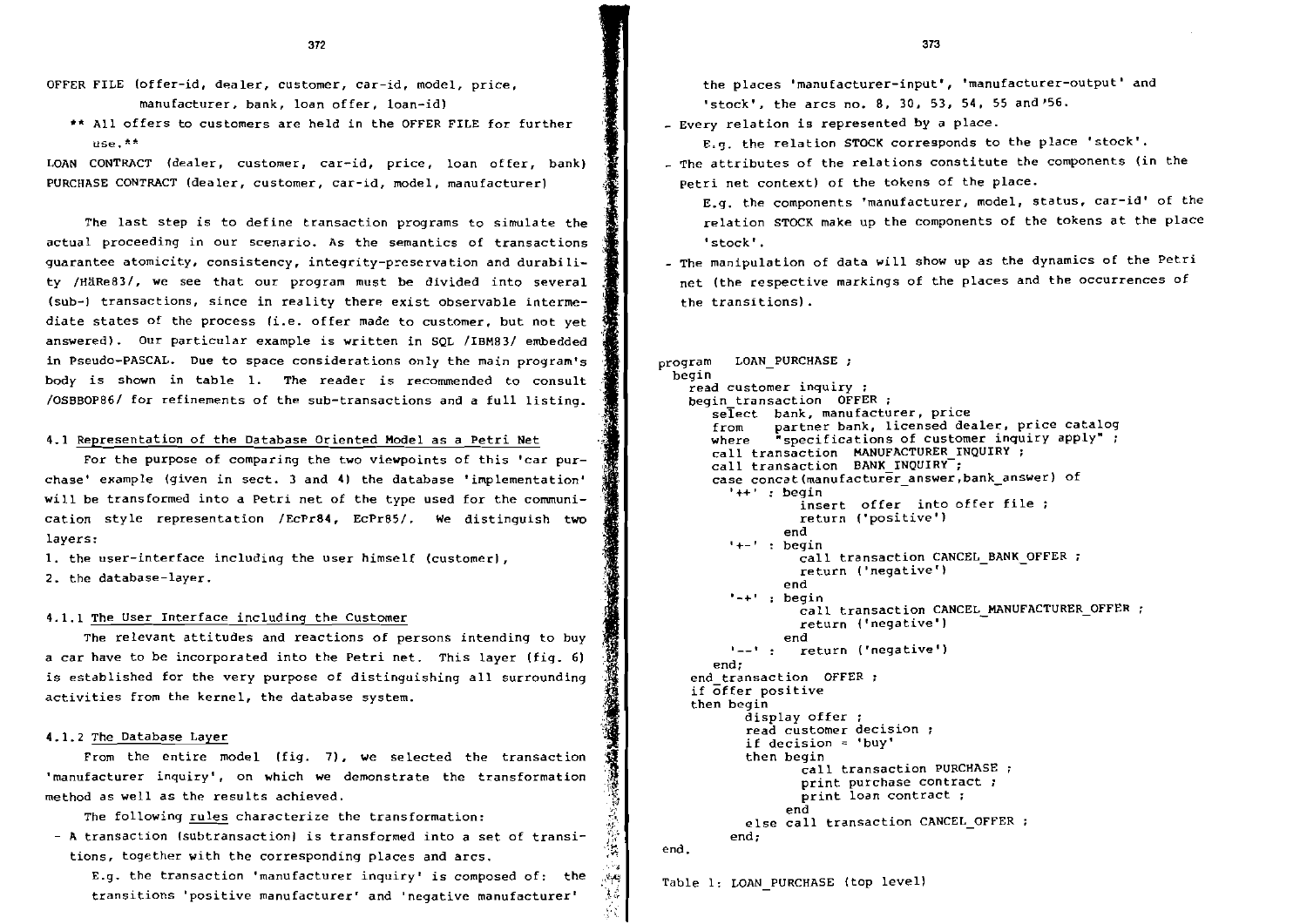In performinq these transformations, we observed that many sequences of Operations on relations which often appear in real implementations can be transformed into simple transitions with adequately labelled arcs.



Fiq. 6: Database oriented Petri net model - user layer

4.1.3 Places and arcs of the transaction 'manufacturer inquiry'

Stock: This is the place corresponding to the relation STOCK, which represents the supply of **cars.** Every **car** is identified by the, 'car-id'. Its status can be 'sold', 'available' or 'reserved'. The place 'stock' can thus hold tokens of the followinq types:

- **'manufacturer,model,AVAILABLE,car-id'**
- **'manufacturer,model,SOLD,car-id'**
- **~mdnufacturer,model,RESERVED,car-id'**

Variable names **are** written lower case while constants - here the different status values - are written in capital letters. At the beqinninq we need no tokens in this place, because the production of cars is explicitly modelled by **a** different transaction 'production'.

Manufacturer-input: This place and the manufacturer-output .,% represents parameter passing between the dealer and the manufacturer:

**~transaction-id,customer,dealer,manufacturer,model~** 





 $\mathcal{F}$  !

 $\hat{\mathcal{S}}$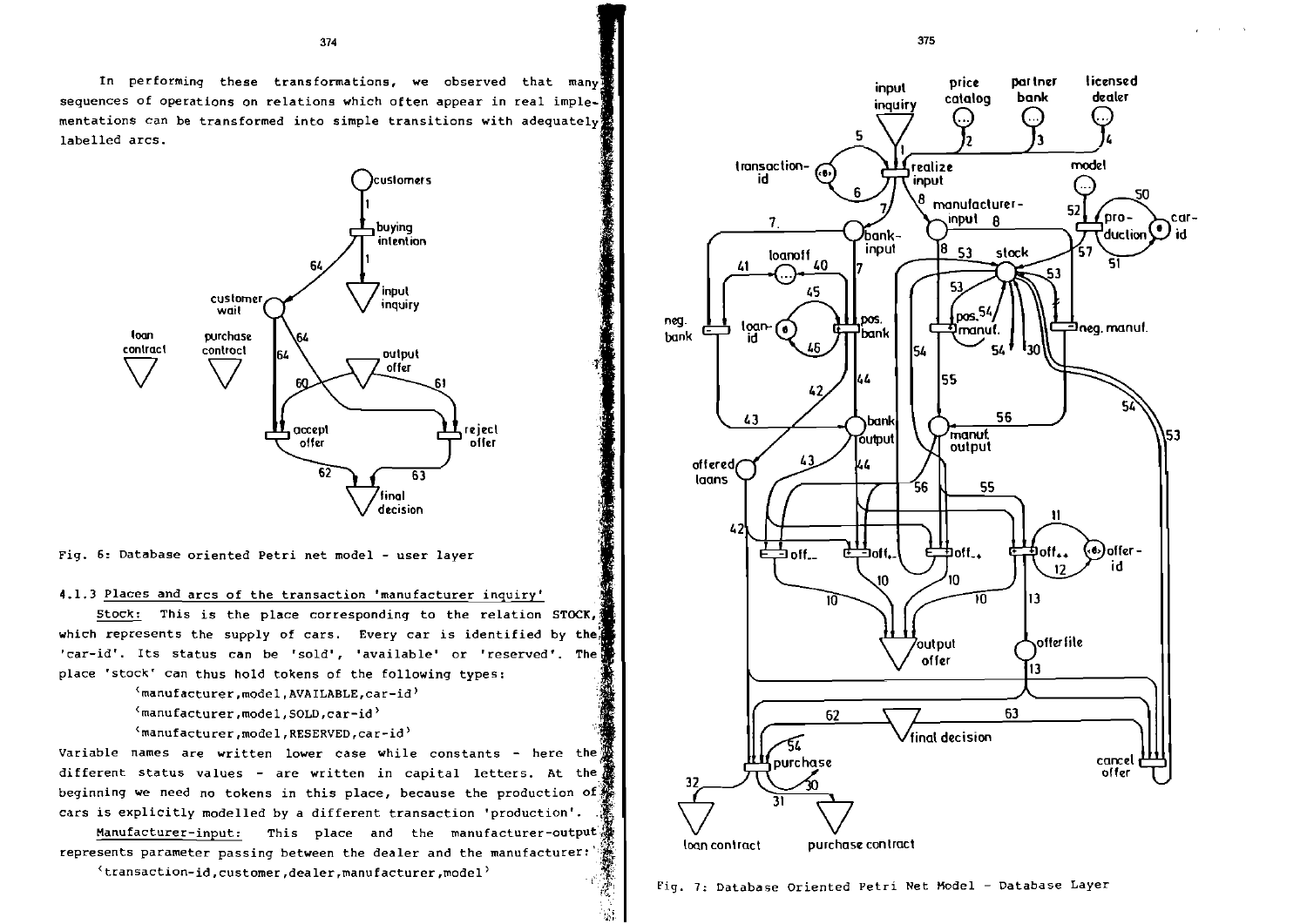**BOARD AND ON APPLICATION** the They are of the  $\ddot{c}$ of the inquiries manufacturers show up as the tokens in this place. The outcomes Manufacturer-output: types

'transaction-id, NO-CAR-OFFER, dealer, customer, car-id, model,

manufacturer<sup>)</sup> (transaction-id, RESERVED, dealer, customer, car-id, model, manufacturer<sup>)</sup>

The arcs attached to this transaction bear the following labels:

 $\langle$ transaction-id,customer,dealer,manufacturer,model $\rangle$  $\ddot{\circ}$ 

'manufacturer, model, SOLD, car-id:  $\ddot{ }$ 

(manufacturer, model, AVAILABLE, car-id)  $\frac{3}{2}$ :

54: 'manufacturer, model, RESERVED, car-id' 55 :

 $\langle$ transaction-id, NO-CAR-OFFER, dealer, customer, car-id, model,

56: 'transaction-id,RESERVED,dealer,customer,car-id,model,manufacturer) manufacturer<sup>></sup>

5. A Comparison of the Models

In the following, we compare the two net models, viz. the communication oriented one ('COMM') and the database oriented one ('DABA').

Both models decompose the total task given by the problem description (section 2) into subtasks of different extents (bilateral coordination steps, transactions). In both cases, the interplay of the respective subactivities in the context of each model achieves the full aim of the cooperation.

A comparison of the two models reveals that the database standpoint of the action constitutes a higher level (more abstract) view than the communication standpoint:

- **SALES AND ANOXIAL START OF AN ALL AND ANOXIAL START OF ALL AND ARTICLES AND ALL AND ARTICLES AND ARTICLES AND** - an occurrence sequence of COMM beginning with D.ORD and ending with. D.COM (including occurrences of B.ORD, B.COM, M.ORD, M.CON) corresponds to an occurrence of the transition 'purchase' in the DABA model.
	- B. NORD and M. NORD in any order, corresponds to an occurrence of the - an occurrence sequence in the COMM model of D.NORD, followed by 'cancel offer' transition in the DABA model.

 $\frac{c}{c}$ 

It turns out that the ways of modelling the synchronization mechanisms - for the coordination of subactivities to a total task

for the separation of different total tasks (several car purchases) during the concurrent access to common resources (e.g. manufacturer's stock)

Table 2: Transaction structure in the net models

there will be 'local' transactions (BANK\_INQUIRY, MANUFACTURER\_INQUIRY, Obviously, in a realisation by a distributed database system

PRODUCTION), as well as 'distributed' transactions (OFFER, CANCEL BANK

| sub-transaction<br>transaction | COMM transitions (DABA transitions)                     |                                   |
|--------------------------------|---------------------------------------------------------|-----------------------------------|
| OFFER                          | D.INQ<br>D.NOFF(B,M)<br>D.OFF                           | realize input<br>off--<br>$off++$ |
| BANK INQUIRY                   | B. INQ<br>B. OFF<br>B. NOFF                             | kan k<br>pos. bank<br>neg.        |
| MANUFACTURER INQUIRY           | M.NOFF<br>M.INO<br>M.OFF                                | manuf.<br>manuf<br>neg.<br>pos.   |
| CANCEL BANK OPPER              | D. NOFF (M)<br>B.NORD                                   | $off++$                           |
| CANCEL MANUFACTURER OFFER      | M.NORD<br>D.NOFF(B)                                     | $off-1$                           |
| PURCHASE                       | <b>P.COM</b><br><b>B.COM</b><br>0.080<br>B.080<br>H.080 | purchase                          |
| CANCEL OFFER                   | D.NORD<br>B.NORD<br>M.NORD                              | cancel offer                      |
| PRODUCTION                     | M.PROD                                                  | production                        |
|                                |                                                         |                                   |

essentially differ only in that the COMM model explicitly addresses the spatial separation of the systems.

377

The DABA model can be considered as a requirement specification  $\frac{1}{4}$  S In the case of a distributed realization, non-local transactions may ensure their intended, no further efforts are needed with respect to design logic. realization  $\mathbf{c}$ a centralized arise, which necessitate communication in order  $I$ f arbitrary implementations. atomicity. for

The task treated in this paper nicely demonstrates an example of now these communication aspects are to be dealt with in such a case: Table 2 contains corresponding partitions of the transitions of In the net models each transaction both models; it is obtained by superposing the DABA transaction structhe COMM net (fig. 5) and DABA net consists of the subnet spanned by the transitions listed. ture given in section 4 and (figs.  $6, 7$ ), respectively.

 $\frac{6}{3}$